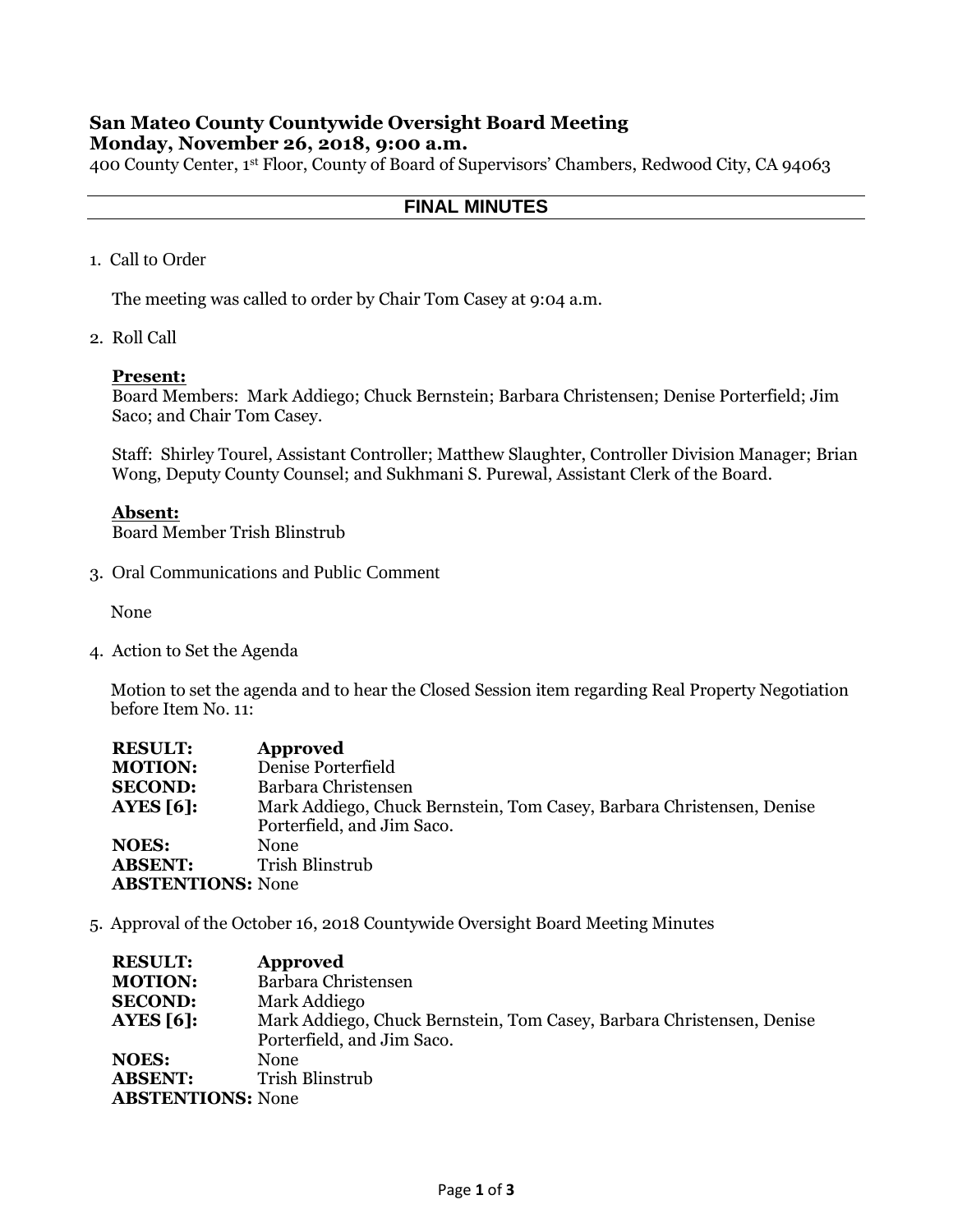7. Redevelopment Agency Dissolution Status Update – Foster City (Discussion Only)

# **Speakers:**

Edmund Suen, Financial Services Director, City of Foster City

8. Redevelopment Agency Dissolution Status Update – East Palo Alto (Discussion only)

## **Speakers:**

Brenda Olwin, Finance Director, City of East Palo Alto

9. Redevelopment Agency Dissolution Status Update – Redwood City (Discussion only)

### **Speakers:**

Aaron Aknin, Asst. City Manager and Community Development Director, City of Redwood City Veronica Ramirez, City Attorney, City of Redwood City

10. South San Francisco Successor Agency Update on Oyster Point Development Project (Discussion Only)

### **Speakers:**

Mike Futrell, City Manager, City of South San Francisco

6. Adopt a Resolution Approving the Amendment to the 2000 Reimbursement Agreement Between City of San Bruno and San Bruno Successor Agency

### **Speakers:**

Keith DeMartini, Director of Finance, City of San Bruno James Fabian, Principal Associate with Fieldman, Rolapp & Associates Shirley Tourel, Assistant Controller

Motion to approve the resolution:

| <b>RESULT:</b>           | Approved (Resolution No. 2018-08)                                     |
|--------------------------|-----------------------------------------------------------------------|
| <b>MOTION:</b>           | Jim Saco                                                              |
| <b>SECOND:</b>           | Chuck Bernstein                                                       |
| AYES $[6]$ :             | Mark Addiego, Chuck Bernstein, Tom Casey, Barbara Christensen, Denise |
|                          | Porterfield, and Jim Saco.                                            |
| <b>NOES:</b>             | <b>None</b>                                                           |
| <b>ABSENT:</b>           | Trish Blinstrub                                                       |
| <b>ABSTENTIONS: None</b> |                                                                       |

The Board adjourned to Closed Session at 10:02 a.m. to discuss the following closed session item:

12. Conference re Real Property Negotiation Property: 216 Miller Ave., South San Francisco, California Agency Negotiator: To Be Determined Negotiating Parties: San Mateo County Countywide Oversight Board; South San Francisco Successor Agency; Miller Cypress SSF, LLC Under Negotiation: Instruction to negotiator concerning price and terms of payment

The Board returned to open session at 10:47 a.m. with no further action to report out by Brian Wong, Deputy County Counsel.